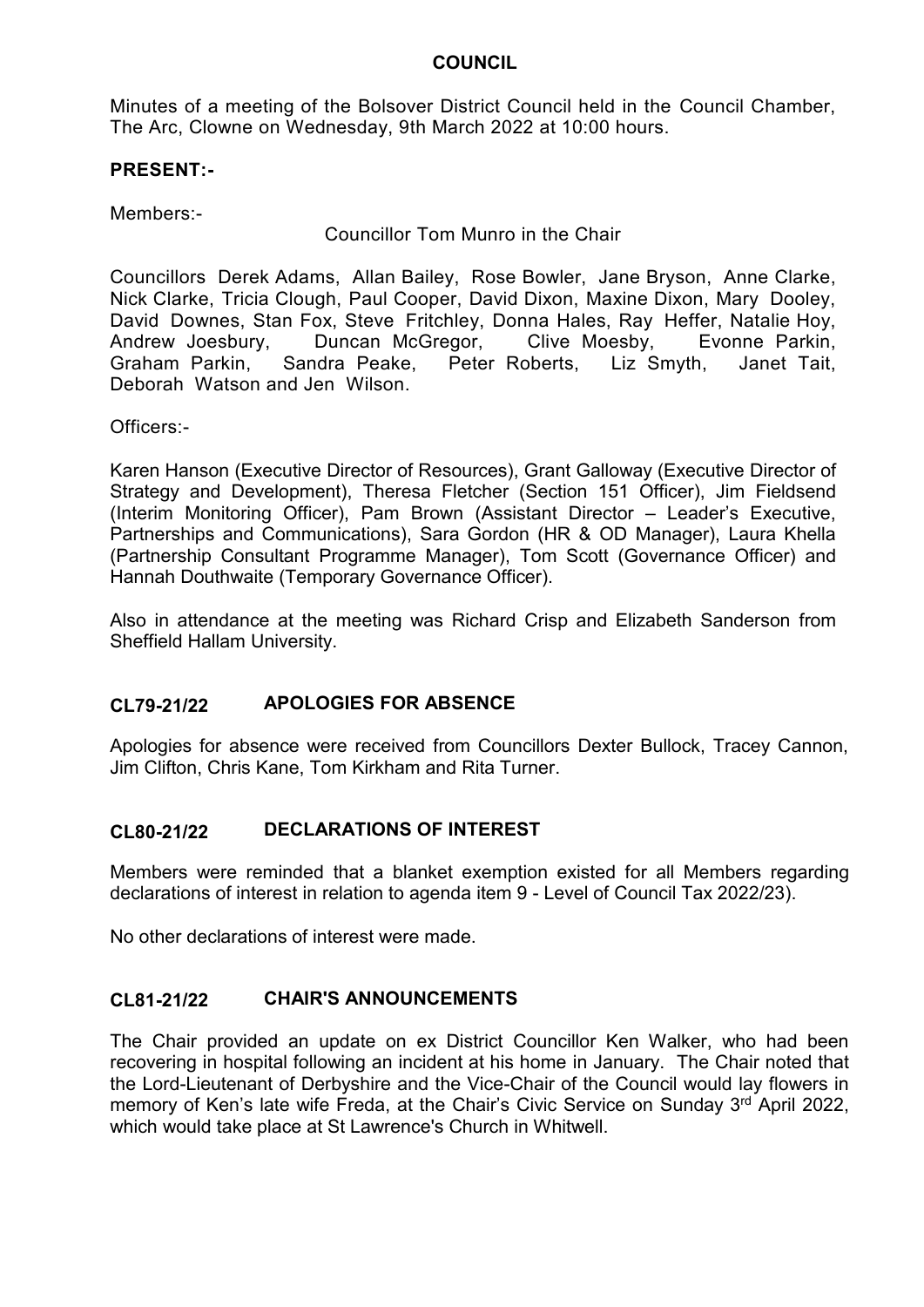# **CL82-21/22 MINUTES – 2 ND FEBRUARY 2022**

Moved by Councillor Ray Heffer and seconded by Councillor Duncan McGregor **RESOLVED** that the minutes of a meeting of Council held on 2<sup>nd</sup> February 2022 be approved as a true and correct record.

# **CL83-21/22 QUESTIONS FROM THE PUBLIC**

No questions from the public had been submitted to the meeting.

# **CL84-21/22 QUESTIONS FROM MEMBERS**

In accordance with Council Procedure Rule 9, Members of Council were able to ask questions about the Council's activities to either the Chair of the Council, Chairman of a specific Committee or a relevant Portfolio Holder.

One question had been submitted by Councillor Nick Clarke:

*The guilty verdict against Mark Hankinson; the former Director of the Masters of the Fox Hounds Association on Friday 15th October 2021 highlighted that the use of 'trail hunting' as a cover for illegal hunting will not be tolerated by the courts. This is a timely reminder*  for all Landowners within Bolsover District who permit their land to be used for trail *hunting of their liability under Section 3 of the Hunting Act 2004 should the trails be a ruse to cover up any illegal activity. Will the Leader of the Council therefore please write to all the major landowners in the District of Bolsover, such as the Welbeck and Chatsworth Estates to request that they familiarise themselves with the risks associated with allowing trail hunting on their land and recommend cessation of such activities?*

The Leader of the Council agreed that a letter would be sent to major landowners within the District.

Councillor Nick Clarke asked a supplementary question:

*Will the Leader of the Council agree to publish something in InTouch stating that BDC does not support barbaric fox hunting in any way, including fox trail hunting, which was often a way to get around the law?*

The Leader stated that Bolsover District Council was strongly against illegal activities within the District and an article would be published in a future issue of InTouch.

#### **CL85-21/22 MOTIONS**

In accordance with Council Procedure Rule 10, Councillors were able to submit Motions on Notice for consideration at meetings of Council.

The following motion was submitted for consideration by Councillor Peter Roberts:

*Money generated by the sale of assets in a ward is to be used, mainly for benefit of that ward*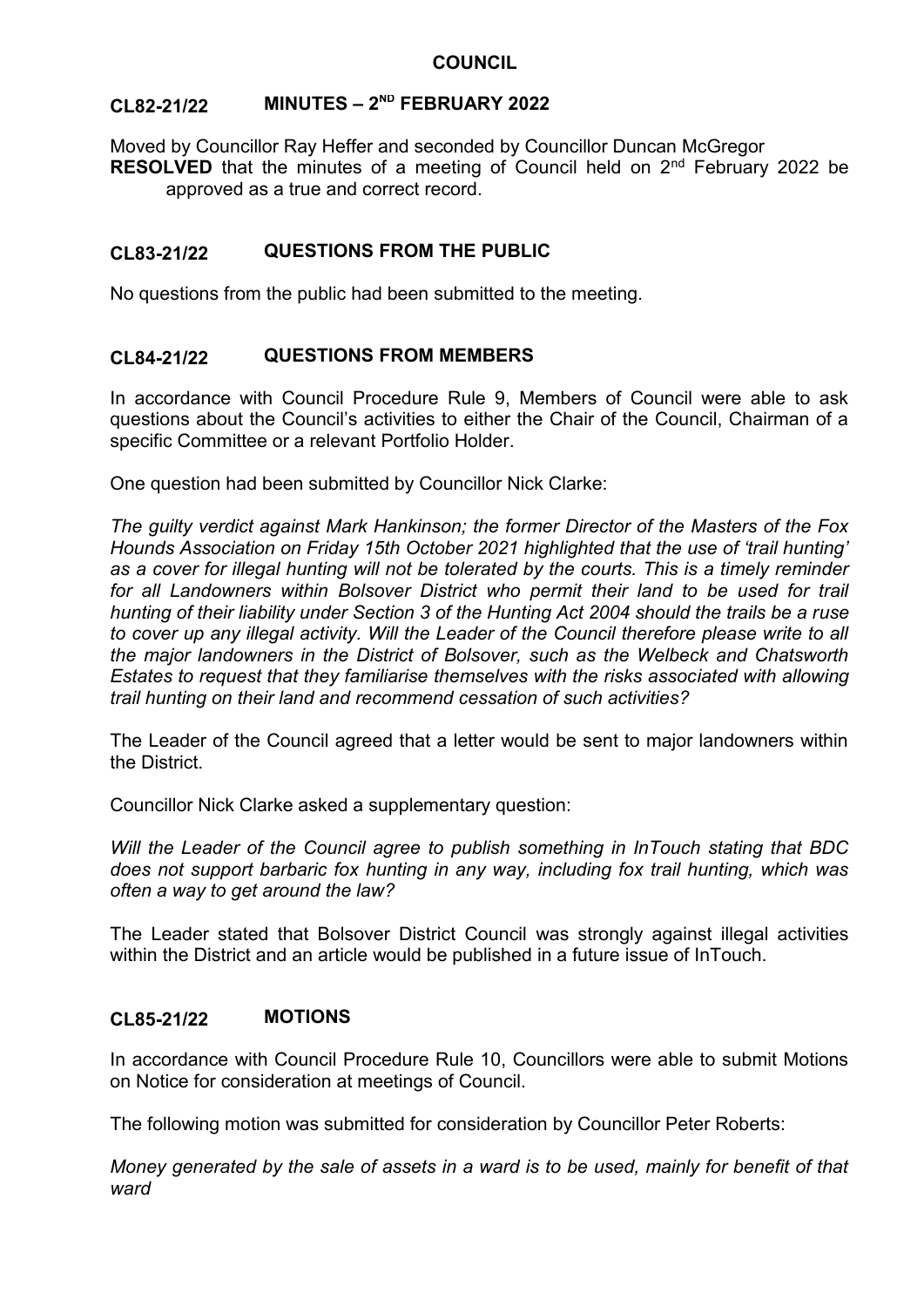Moved by Councillor Peter Roberts and seconded by Councillor Allan Bailey.

In presenting his motion, Councillor Peter Roberts suggested that 20% of the money generated in a ward should be given to that ward.

The Chair informed the meeting that a document had been circulated to all Members by the Section 151 Officer in response to the motion, which detailed why the Section 151 Officer believed that the current arrangements made best use of the Council's capital receipts. It explained how the Local Authorities (Capital Finance and Accounting) (England) Regulations 2003 and Right-To-Buy regulations meant that the suggestion by Councillor Peter Roberts would not be possible.

Both the Leader and Deputy Leader felt that the document circulated by the Section 151 Officer summed up why it was not feasible.

On being put to a vote, the motion was defeated.

#### **CL86-21/22 REPORTS ON URGENCY DECISIONS TAKEN BY THE EXECUTIVE**

When appropriate, meetings of Council were to receive a report from the Executive detailing any Key Decisions taken under special urgency provisions or Key Decisions exempt from Call-in.

The appointment of Security and Concierge Contractor for Commercial Property had been taken by Executive on the 31<sup>st</sup> January 2022 under Special Urgency.

Moved by Councillor Tom Munro and seconded by Councillor Duncan McGregor **RESOLVED** that the Special Urgency decision be noted.

#### **CL87-21/22 LEVEL OF COUNCIL TAX 2022/23**

Councillor Clive Moesby (Portfolio Holder – Finance) presented the report and reminded Members that a recorded vote would be taken on the item as set out by the Local Authorities (Standing Orders) (England) (Amendment) Regulations 2014.

The Chair asked how the government's £150 Council Tax rebate would be given to council tax payers. The Section 151 Officer explained that the Council could pay it directly into those customers' accounts who paid their Council Tax via Direct Debit, however, it would not show on their Council Tax bill.

Councillor Allan Bailey queried the amount of unrecovered payment for the last year of Council Tax, and also if there was an unpaid amount of money for people who could not pay Council Tax. The Section 151 Officer stated she would look into this and respond to Councillor Bailey after the meeting.

The recommendations in the report were moved by Councillor Clive Moesby and seconded by Councillor David Downes.

For: *(Councillors Derek Adams, Allan Bailey, Rose Bowler, Jane Bryson, Anne Clarke, Nick Clarke, Tricia Clough, Paul Cooper, David Dixon, Maxine Dixon, Mary Dooley, David*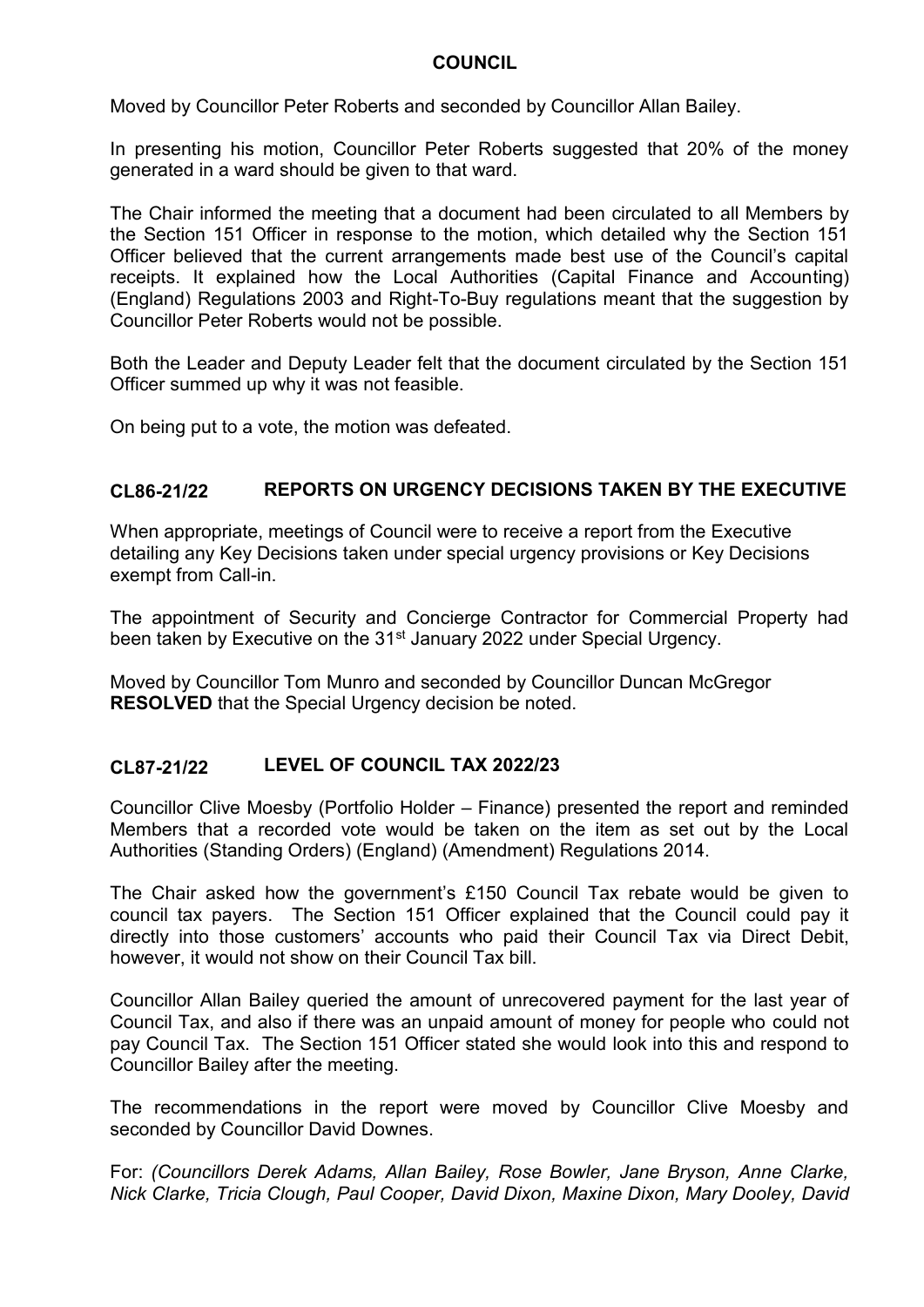*Downes, Stan Fox, Steve Fritchley, Donna Hales, Ray Heffer, Natalie Hoy, Andrew Joesbury, Duncan McGregor, Clive Moesby, Tom Munro, Evonne Parkin, Graham Parkin, Sandra Peake, Liz Smyth, Janet Tait, Deborah Watson and Jen Wilson)*

For the motion: 28 Against the motion: 1 (*Councillor Peter Roberts)* 0 abstentions

**RESOLVED** that (1) the Council Tax for the Financial Year 2022/23 as set out in the report be approved,

(2) That the persons named below are hereby authorised in accordance with Section 223 of the Local Government Act 1972 to:

- a) Collect and recover any Council Tax due to the Council.
- b) Prosecute and appear on behalf of the Council at the hearing of any legal proceedings by way of an application for the issue of a liability order or warrant for the issue of a liability order or warrant of commitment in respect of unpaid Council Tax.
- c) Collect and recover any Community Charges and National Non-Domestic Rates due to the Council.
- d) Prosecute and appear on behalf of the Council at the hearing of any legal proceedings by way of an application for the issue of a liability order or warrant of commitment in respect of unpaid National-Non Domestic Rates.
- e) Prosecute and appear on behalf of the Council at the hearing of any legal proceedings by way of an application for the issue of a distress warrant of commitment in respect of unpaid rates of Section 97, 102 and 103 respectively of the General Rates Act 1967.

| Mrs M Whetton | <b>Revenues and Benefits Manager</b>    |
|---------------|-----------------------------------------|
| Mrs J Lyons   | <b>Senior Court Officer</b>             |
|               | Mrs VJ Warhurst Senior Recovery Officer |

Given that the officers performing this role may change during the course of the financial year, delegated authority is given to the Council's Chief Financial Officer to authorise any amendments to the list of named officers that may prove necessary during the course of the financial year.

(Section 151 Officer)

#### **CL88-21/22 BDC ANNUAL PAY POLICY STATEMENT**

Councillor Duncan McGregor presented the Annual Pay Policy Statement report. The pay policy statement set out the Council's policy on pay for senior managers and employees in accordance with the requirements of Section 38 of the Localism Act 2011 and Supplementary Guidance 2013.